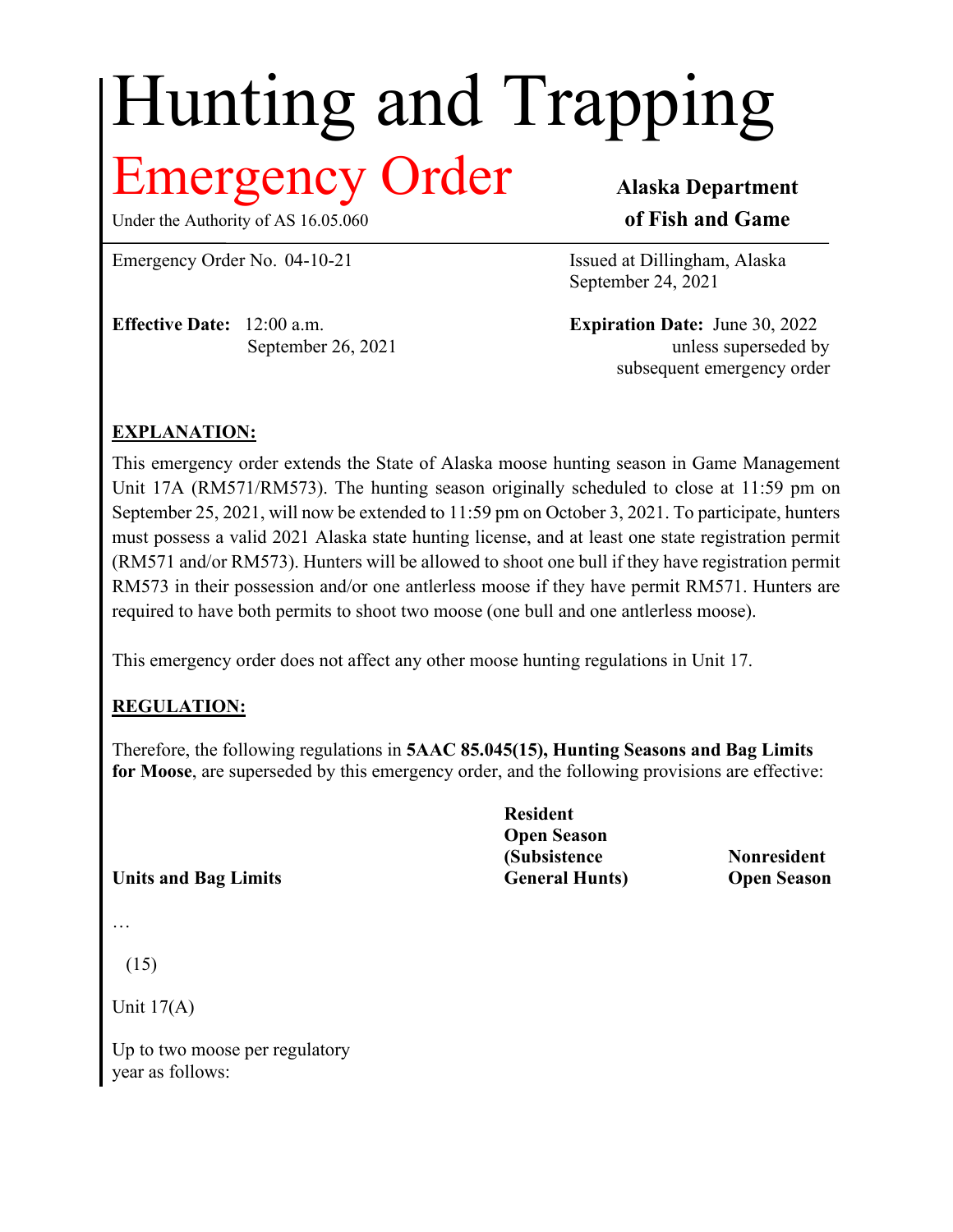#### RESIDENT HUNTERS:

1 moose by registration **Aug.25–Oct.3**

1 antlered bull moose by May be Announced registration permit; (Subsistence Hunt only) during the period Dec. 1–last day of Feb., a season of up to 31 days may be announced by emergency order, or

1 antlerless moose by May be Announced registration permit; (Subsistence Hunt only) during the period Dec. 1–last day of Feb., a season of up to 31 days may be announced by emergency order, …

permit only; or (Subsistence Hunt only)

All other moose regulations remain unchanged and are not affected by this emergency order.

Doug Vincent-Lang Commissioner

By delegation to:

 $\approx 100$ 

Bryan Reiley Dillingham Area Wildlife Biologist

#### **JUSTIFICATION:**

The Alaska Board of Game and Federal Subsistence Board authorized a fall moose hunting season in Unit 17A with a bag limit of up to two moose. The season was initially opened August 25– September 25, but issues related to weather have contributed to low success. Moose abundance in Unit 17A exceeds the population objective and extending the season allows for more harvest opportunity particularly in the absence of a Mulchatna caribou season. Hunter harvests are an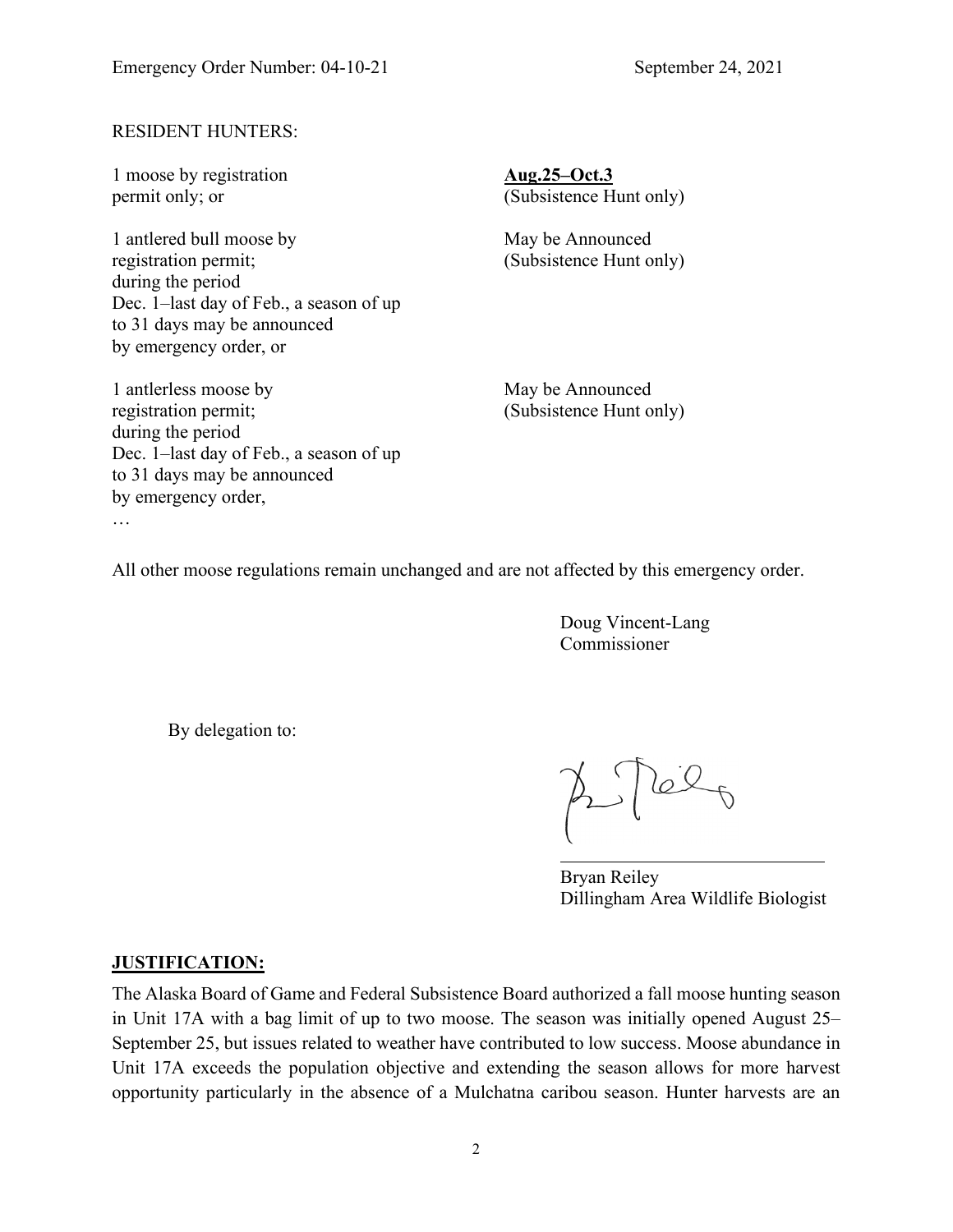important management tool for lowering the moose density in this area and communities where no current harvest opportunity exist are encouraged to participate in these hunts to meet subsistence needs.

Hunters who have already harvested a moose during the current regulatory year are eligible to participate in this hunt but can only take one additional moose. Successful hunters must call the Dillingham office (907-493-5003) or Togiak Traditional Council (907-842-2334) to report their harvest within 5 days of kill – all permitees must return their completed hunt report, regardless of success, within 15 days of the close of season. Online hunt reports can be filed here: [http://www.hunt.alaska.gov.](http://www.adfg.alaska.gov/index.cfm?adfg=hunting.main)

#### **DISTRIBUTION:**

This emergency order is distributed to the recipients listed below. Copies are available from Department of Fish and Game offices in Anchorage, Juneau, Dillingham, and Fairbanks.

- 1. Lieutenant Governor's Office
- 2. Assistant Attorney General (Board of Game Liaison)
- 3. Commissioner, Department of Fish and Game
- 4. Division of Wildlife Conservation **Director** Deputy Director Assistant Director Regional Supervisors Area Biologists (Statewide) Regulatory Coordinator, Information Management
- 5. Boards Support Section, Executive Director Board of Game Field Offices: Bethel, Dillingham Fish and Game Advisory Committees, Chairman Nushagak Fish and Game Advisory Committee Togiak Fish and Game Advisory Committee
- 6. Division of Subsistence, Anchorage Regional Supervisor
- 7. Public Communications, ADF&G, Juneau, Anchorage
- 8. Department of Public Safety, Bureau Wildlife Enforcement **Director** C Detachment Commander, Anchorage
	- Field Offices: Aniak, Bethel, Dillingham, Iliamna, King Salmon
- 9. U.S. Fish & Wildlife Service, Regional Director, Anchorage Togiak NWR, Dillingham Yukon Delta NWR, Bethel
- 10. Clerk of the Court or Magistrate: Aniak, Bethel, Dillingham, Naknek
- 11. Village Councils: Aleknagik, Clarks Point, Dillingham, Ekuk, Goodnews Bay, Manokotak, Platinum, Quinhagak, Togiak, Twin Hills
- 12. BBNA, Dillingham
- 13. News Media: